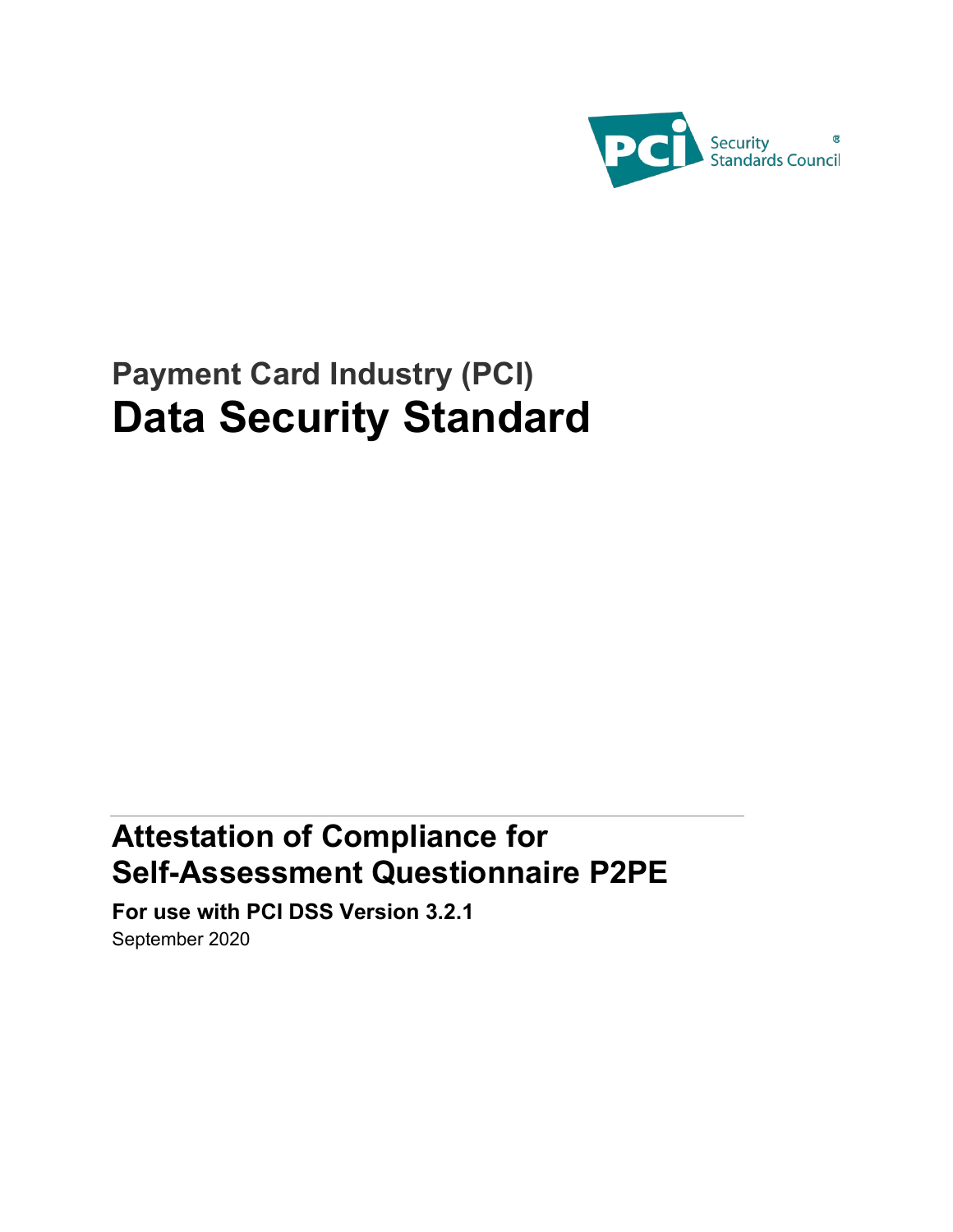

### **Section 1: Assessment Information**

### *Instructions for Submission*

This document must be completed as a declaration of the results of the merchant's self-assessment with the *Payment Card Industry Data Security Standard (PCI DSS) Requirements and Security Assessment Procedures*. Complete all sections. The merchant is responsible for ensuring that each section is completed by the relevant parties, as applicable. Contact your acquirer (merchant bank) or the payment brands to determine reporting and submission procedures.

| Part 1. Merchant and Qualified Security Assessor Information             |                                    |                                                 |  |
|--------------------------------------------------------------------------|------------------------------------|-------------------------------------------------|--|
| Part 1a. Merchant Organization Information                               |                                    |                                                 |  |
| Company Name:                                                            | DBA (Doing<br><b>Business As):</b> |                                                 |  |
| Contact Name:                                                            | Title:                             |                                                 |  |
| Telephone:                                                               | E-mail:                            |                                                 |  |
| <b>Business Address</b>                                                  | City:                              |                                                 |  |
| State/Province:                                                          | Country:                           | ZIP:                                            |  |
| URL:                                                                     |                                    |                                                 |  |
| Part 1b. Qualified Security Assessor Company Information (if applicable) |                                    |                                                 |  |
| Company Name:                                                            |                                    |                                                 |  |
| Lead QSA Contact Name:                                                   | Title:                             |                                                 |  |
| Telephone:                                                               | E-mail:                            |                                                 |  |
| <b>Business Address</b>                                                  | City:                              |                                                 |  |
| State/Province:                                                          | Country:                           | ZIP:                                            |  |
| URL:                                                                     |                                    |                                                 |  |
|                                                                          |                                    |                                                 |  |
| <b>Part 2. Executive Summary</b>                                         |                                    |                                                 |  |
| Part 2a: Type of merchant business (check all that apply):               |                                    |                                                 |  |
| Retailer<br>Telecommunication                                            |                                    | Grocery and Supermarkets                        |  |
| Petroleum<br>Mail/Telephone-Order (MOTO)                                 |                                    | Others (please specify):                        |  |
| What types of payment channels does your<br>business serve?              |                                    | Which payment channels are covered by this SAQ? |  |

*Note: If your organization has a payment channel or process that is not covered by this SAQ, consult your* 

Mail order/telephone order (MOTO)

□ Card-present (face-to-face)

*acquirer or payment brand about validation for the other channels.*

□ Mail order/telephone order (MOTO)

□ Card-present (face-to-face)

 $\Box$  E-Commerce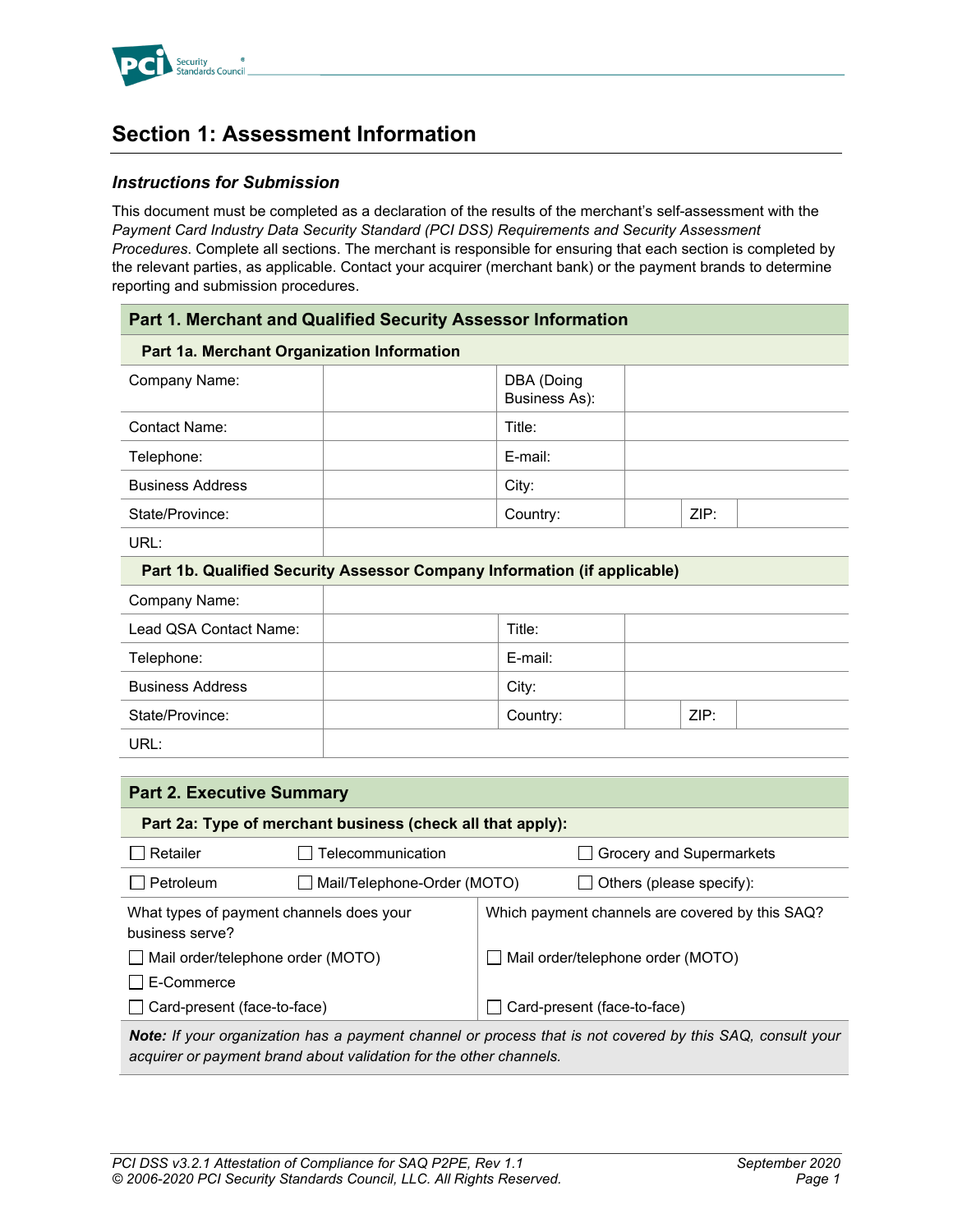

### **Part 2. Executive Summary** *(continued)*

### **Part 2b. Description of Payment Card Business**

How and in what capacity does your business store, process and/or transmit cardholder data?

#### **Part 2c. Locations**

List types of facilities (for example, retail outlets, corporate offices, data centers, call centers, etc.) and a summary of locations included in the PCI DSS review.

| Type of facility        | <b>Number of facilities</b><br>of this type | Location(s) of facility (city, country) |
|-------------------------|---------------------------------------------|-----------------------------------------|
| Example: Retail outlets | 3                                           | Boston, MA, USA                         |
|                         |                                             |                                         |
|                         |                                             |                                         |
|                         |                                             |                                         |
|                         |                                             |                                         |
|                         |                                             |                                         |
|                         |                                             |                                         |

#### **Part 2d. P2PE Solution**

Provide the following information from the PCI SSC listing regarding the validated PCI-listed P2PE solution your organization uses:

| Name of P2PE Solution Provider:                                                         |  |
|-----------------------------------------------------------------------------------------|--|
| Name of P2PE Solution:                                                                  |  |
| <b>PCI SSC listing "Reference #"</b>                                                    |  |
| Listed POI Devices used by Merchant (found under "PTS<br><b>POI Devices Supported):</b> |  |
| <b>P2PE Solution "Reassessment Date":</b>                                               |  |

| <b>Part 2e. Description of Environment</b>                                                                                                                     |               |  |  |
|----------------------------------------------------------------------------------------------------------------------------------------------------------------|---------------|--|--|
| Provide a <i>high-level</i> description of the environment covered by this<br>assessment.                                                                      |               |  |  |
| For example:                                                                                                                                                   |               |  |  |
| Connections into and out of the cardholder data environment (CDE).                                                                                             |               |  |  |
| Critical system components within the CDE, such as POS devices,<br>databases, web servers, etc., and any other necessary payment<br>components, as applicable. |               |  |  |
| Does your business use network segmentation to affect the scope of your PCI DSS<br>environment?                                                                |               |  |  |
| (Refer to Network Segmentation section of PCI DSS for guidance on network<br>segmentation)                                                                     | . I Yes<br>Nο |  |  |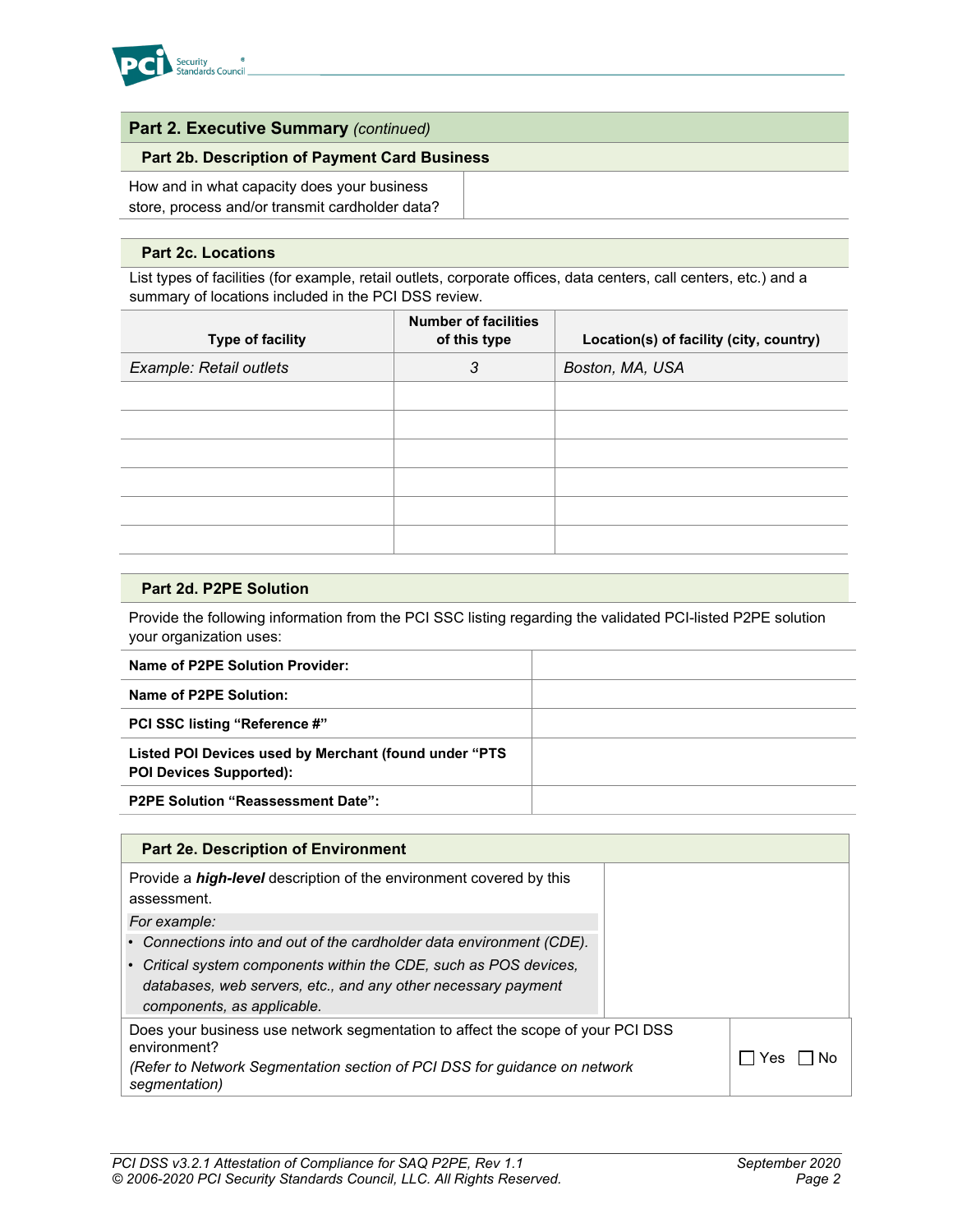

| <b>Part 2. Executive Summary (continued)</b>                                                                                                                                                                |  |                                   |        |        |
|-------------------------------------------------------------------------------------------------------------------------------------------------------------------------------------------------------------|--|-----------------------------------|--------|--------|
| <b>Part 2f. Third-Party Service Providers</b>                                                                                                                                                               |  |                                   |        |        |
| Does your company use a Qualified Integrator & Reseller (QIR)?                                                                                                                                              |  |                                   | l IYes | ∣ I No |
| If Yes:                                                                                                                                                                                                     |  |                                   |        |        |
| Name of QIR Company:                                                                                                                                                                                        |  |                                   |        |        |
| <b>QIR Individual Name:</b>                                                                                                                                                                                 |  |                                   |        |        |
| Description of services provided by QIR:                                                                                                                                                                    |  |                                   |        |        |
| Does your company share cardholder data with any third-party service providers (for<br>example, Qualified Integrator & Resellers (QIR), gateways, airline booking agents, loyalty<br>program agents, etc.)? |  | Yes                               | No     |        |
| If Yes:                                                                                                                                                                                                     |  |                                   |        |        |
| Name of service provider:                                                                                                                                                                                   |  | Description of services provided: |        |        |
|                                                                                                                                                                                                             |  |                                   |        |        |
|                                                                                                                                                                                                             |  |                                   |        |        |
|                                                                                                                                                                                                             |  |                                   |        |        |
|                                                                                                                                                                                                             |  |                                   |        |        |
|                                                                                                                                                                                                             |  |                                   |        |        |
|                                                                                                                                                                                                             |  |                                   |        |        |

*Note: Requirement 12.8 applies to all entities in this list.*

### **Part 2g. Eligibility to Complete SAQ P2PE**

Merchant certifies eligibility to complete this version of the Self-Assessment Questionnaire because, for this payment channel:

| All payment processing is via the validated PCI-listed P2PE solution (per above).                                                                                               |
|---------------------------------------------------------------------------------------------------------------------------------------------------------------------------------|
| The only systems in the merchant environment that store, process or transmit account data are the<br>payment terminals that are part of the validated PCI-listed P2PE solution. |
| Merchant does not otherwise receive or transmit cardholder data electronically.                                                                                                 |
| Merchant verifies there is no legacy storage of electronic cardholder data.                                                                                                     |
| Any such cardholder data the Merchant might retain is only on paper (for example, paper reports or<br>copies of paper receipts) and is not received electronically, and         |
| Merchant has implemented all controls in the P2PE Instruction Manual (PIM) provided by the P2PE<br>Solution Provider.                                                           |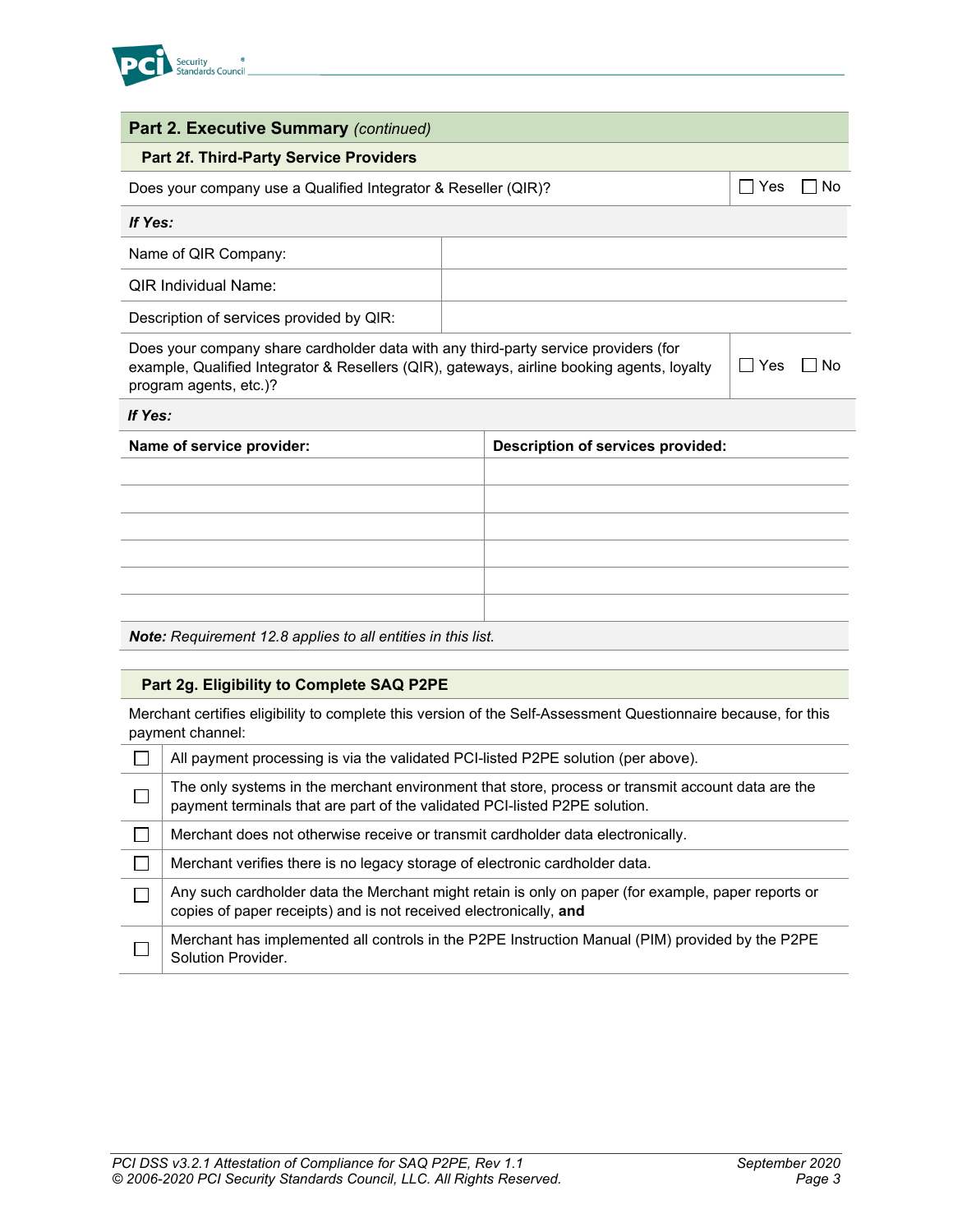

### **Section 2: Self-Assessment Questionnaire P2PE**

This Attestation of Compliance reflects the results of a self-assessment, which is documented in an accompanying SAQ.

| The assessment documented in this attestation and in the SAQ was<br>completed on: |              |     |
|-----------------------------------------------------------------------------------|--------------|-----|
| Have compensating controls been used to meet any requirement in the SAQ?          | $\Box$ Yes   | No  |
| Were any requirements in the SAQ identified as being not applicable (N/A)?        | $\sqcap$ Yes | No  |
| Were any requirements in the SAQ unable to be met due to a legal<br>constraint?   | $\sqcap$ Yes | ∣No |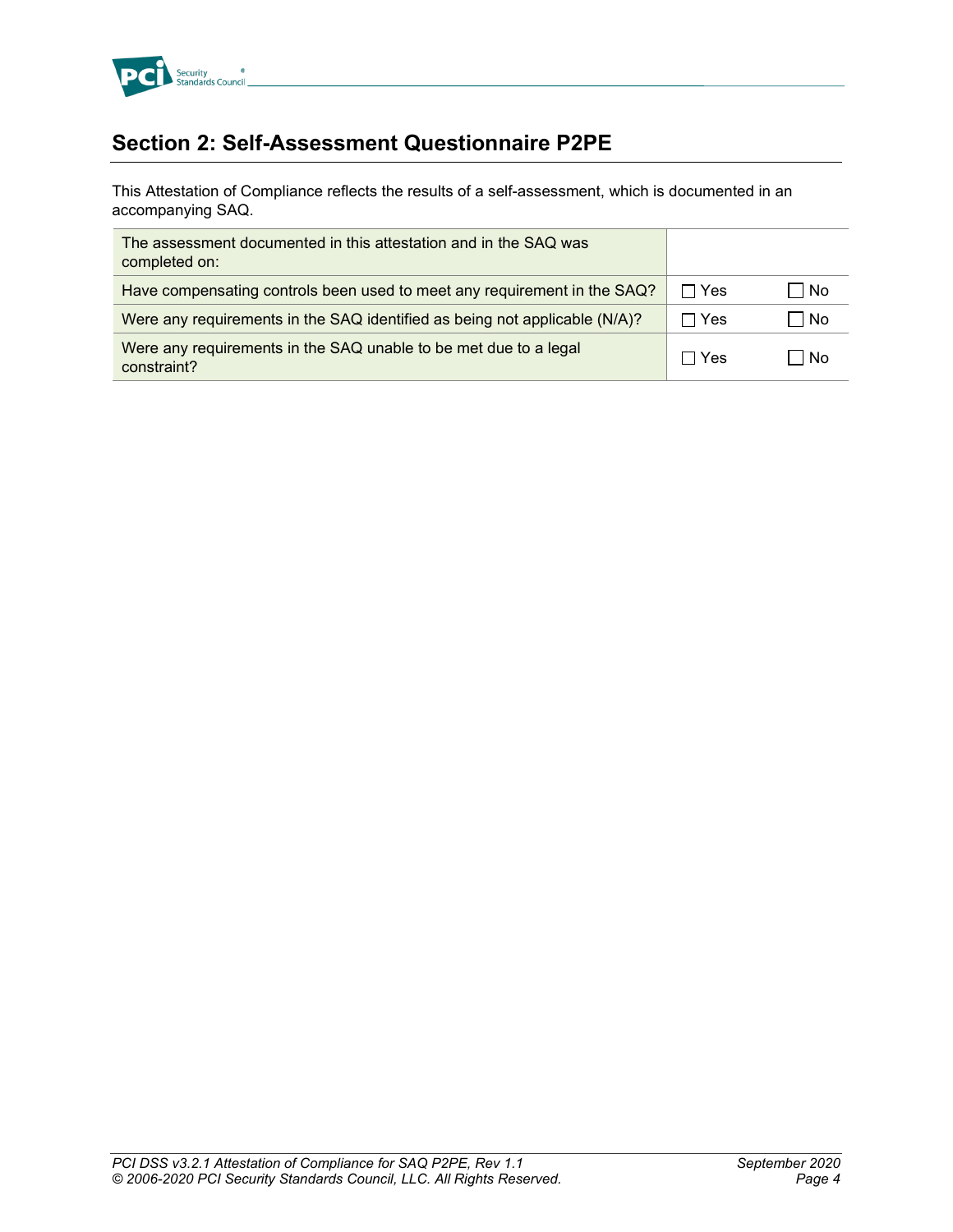

### **Section 3: Validation and Attestation Details**

### **Part 3. PCI DSS Validation**

### **This AOC is based on results noted in SAQ P2PE (Section 2), dated** *(SAQ completion date).*

Based on the results documented in the SAQ P2PE noted above, the signatories identified in Parts 3b-3d, as applicable, assert(s) the following compliance status for the entity identified in Part 2 of this document *(check one):*

|                                                                                                                                                                                                                                                                                                          | <b>Affected Requirement</b>                                                                                                                                                                                                        | Details of how legal constraint prevents requirement being met                                                                                                                                                                                                    |  |
|----------------------------------------------------------------------------------------------------------------------------------------------------------------------------------------------------------------------------------------------------------------------------------------------------------|------------------------------------------------------------------------------------------------------------------------------------------------------------------------------------------------------------------------------------|-------------------------------------------------------------------------------------------------------------------------------------------------------------------------------------------------------------------------------------------------------------------|--|
| If checked, complete the following:                                                                                                                                                                                                                                                                      |                                                                                                                                                                                                                                    |                                                                                                                                                                                                                                                                   |  |
|                                                                                                                                                                                                                                                                                                          | Compliant but with Legal exception: One or more requirements are marked "No" due to a legal<br>restriction that prevents the requirement from being met. This option requires additional review from<br>acquirer or payment brand. |                                                                                                                                                                                                                                                                   |  |
| Target Date for Compliance:<br>An entity submitting this form with a status of Non-Compliant may be required to complete the Action<br>Plan in Part 4 of this document. Check with your acquirer or the payment brand(s) before completing<br>Part 4, since not all payment brands require this section. |                                                                                                                                                                                                                                    |                                                                                                                                                                                                                                                                   |  |
|                                                                                                                                                                                                                                                                                                          |                                                                                                                                                                                                                                    | Non-Compliant: Not all sections of the PCI DSS SAQ P2PE are complete, or not all questions are<br>answered affirmatively, resulting in an overall NON-COMPLIANT rating, thereby (Merchant Company<br>Name) has not demonstrated full compliance with the PCI DSS. |  |
|                                                                                                                                                                                                                                                                                                          | demonstrated full compliance with the PCI DSS.                                                                                                                                                                                     | <b>Compliant:</b> All sections of the PCI DSS SAQ P2PE are complete, and all questions answered<br>affirmatively, resulting in an overall COMPLIANT rating, thereby (Merchant Company Name) has                                                                   |  |

### **Part 3a. Acknowledgement of Status**

### **Signatory(s) confirms:**

### **(***Check all that apply)*

| PCI DSS Self-Assessment Questionnaire P2PE, Version (version of SAQ), was completed according to<br>the instructions therein.    |
|----------------------------------------------------------------------------------------------------------------------------------|
| All information within the above-referenced SAQ and in this attestation fairly represents the results of<br>my assessment.       |
| have read the PCI DSS and I recognize that I must maintain PCI DSS compliance, as applicable to<br>my environment, at all times. |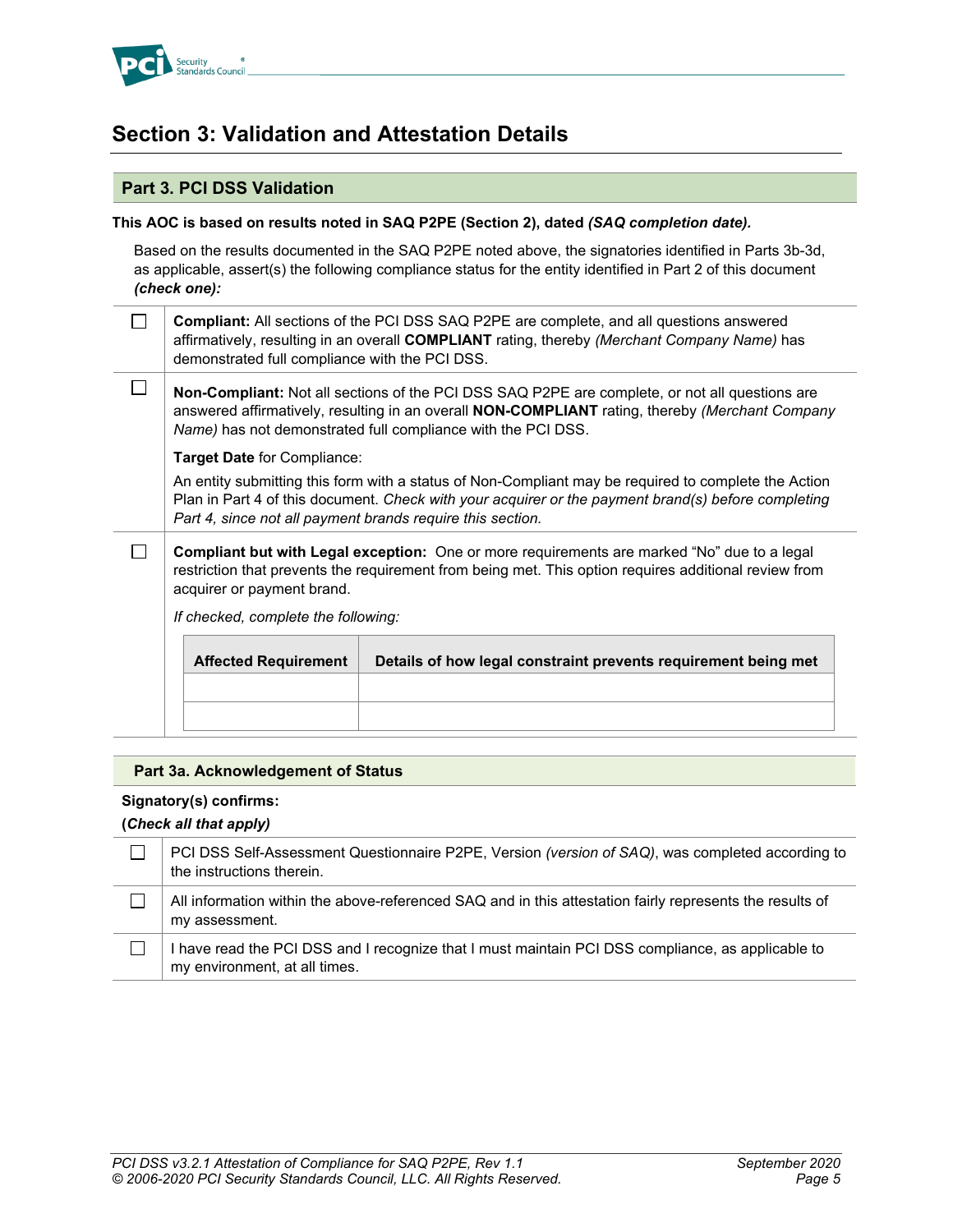

| Part 3a. Acknowledgement of Status (continued)                                                                                                                                     |  |  |  |
|------------------------------------------------------------------------------------------------------------------------------------------------------------------------------------|--|--|--|
| If my environment changes, I recognize I must reassess my environment and implement any additional<br>PCI DSS requirements that apply.                                             |  |  |  |
| No evidence of, full track data <sup>1</sup> , CAV2, CVC2, CID, or CVV2 data <sup>2</sup> , or PIN data <sup>3</sup> ) was found on ANY<br>system reviewed during this assessment. |  |  |  |
|                                                                                                                                                                                    |  |  |  |

### **Part 3b. Merchant Attestation**

| Signature of Merchant Executive Officer $\Lambda$ | Date. |
|---------------------------------------------------|-------|
| Merchant Executive Officer Name:                  | Title |

### **Part 3c. Qualified Security Assessor (QSA) Acknowledgement (if applicable)**

| Signature of Duly Authorized Officer of QSA Company $\uparrow$ | Date:        |  |
|----------------------------------------------------------------|--------------|--|
| Duly Authorized Officer Name:                                  | QSA Company: |  |

### **Part 3d. Internal Security Assessor (ISA) Involvement (if applicable)**

If an ISA(s) was involved or assisted with this assessment, identify the ISA personnel and describe the role performed:

<span id="page-6-0"></span><sup>1</sup> Data encoded in the magnetic stripe or equivalent data on a chip used for authorization during a card-present transaction. Entities may not retain full magnetic-stripe data after transaction authorization. The only elements of track data that may be retained are account number, expiration date, and name.

<span id="page-6-1"></span><sup>&</sup>lt;sup>2</sup> The three- or four-digit value printed on or to the right of the signature panel or on the face of a payment card used to verify card-not-present transactions.

<span id="page-6-2"></span><sup>&</sup>lt;sup>3</sup> Personal Identification Number entered by cardholder during a card-present transaction, and/or encrypted PIN block present within the transaction message.